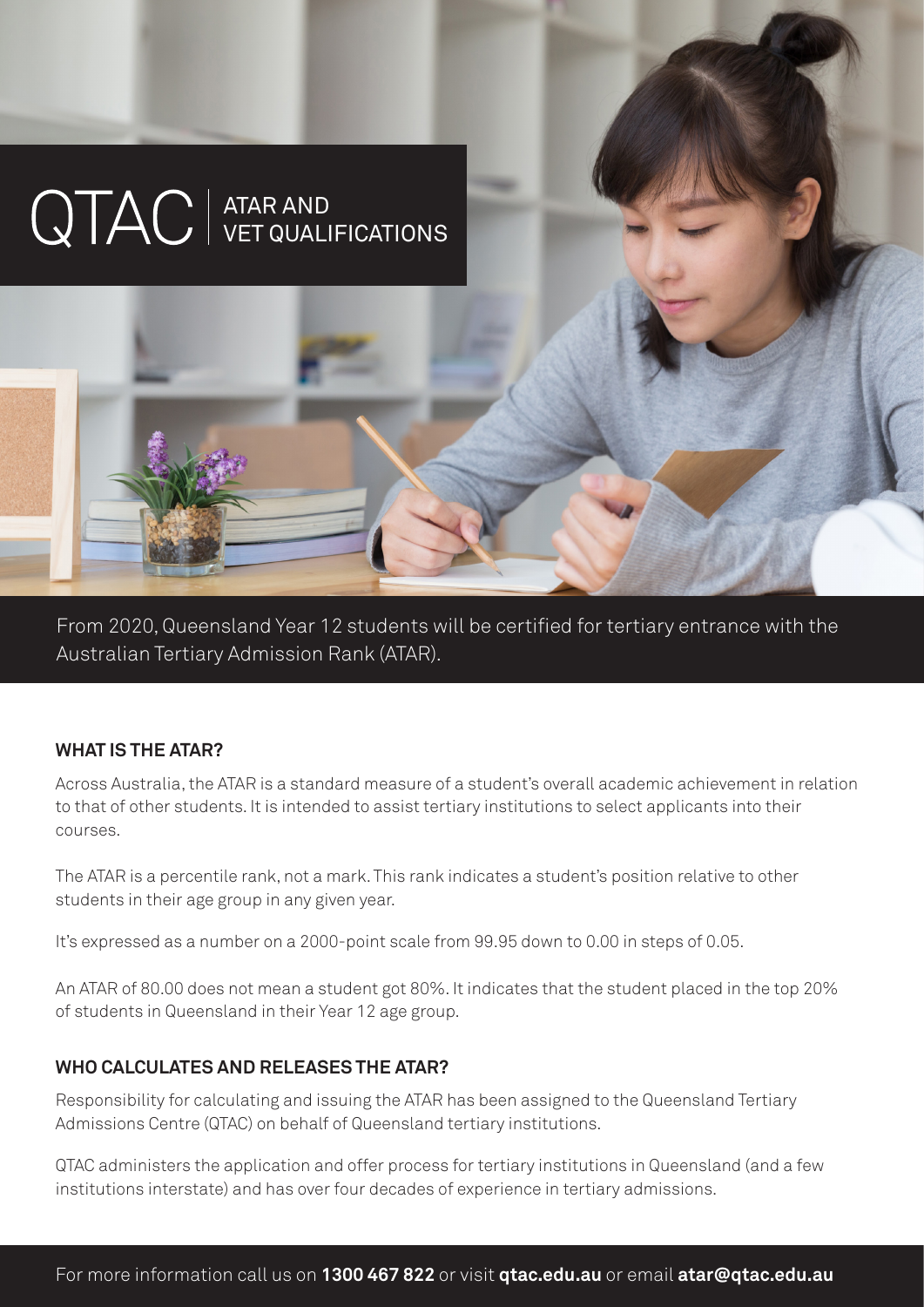#### **WHAT IS VET?**

VET (Vocational Education and Training) qualifications provide students with specific workplace related technical skills. The VET sector includes qualifications from Certificate I through to Advanced Diplomas.

VET qualifications are offered by Technical and Further Education (TAFE) institutes and Registered Training Organisations (RTOs) such as private providers and some schools. Each Australian state or territory registers these organisations.

## **VET IN SCHOOLS (VETIS)**

Queensland students may be able to undertake VET qualifications at school:

- as part of their school studies
- as a school-based apprentice or trainee scheme
- by enrolling in a qualification with an external RTO

For more information, talk to your guidance officer, career counsellor, VET coordinator or head of senior schooling.

### **VET QUALIFICATIONS, THE ATAR AND TERTIARY SELECTION**

Completed Vocational Education and Training (VET) qualifications may be used for tertiary selection in two ways:

- as one of the five inputs into a student's ATAR; and/or
- as a stand-alone basis for tertiary admission

### **HOW WILL VET QUALIFICATIONS BE INCLUDED IN THE ATAR?**

Each VET qualification level will have a single scaled score that can be included in the ATAR calculation. For more information about ATAR eligibility and what inputs can be included in the ATAR calculation, please refer to the QTAC website.

Relevant VET qualification levels for the ATAR are Certificate III, Certificate IV, Diploma and Advanced Diploma.

Each VET qualification at the same level will have the same scaled score, regardless of duration or content. This means, for example, that a completed a Certificate III in Hospitality will have the same scaled score as a completed Certificate III in Business.

**Important!** VET qualifications must be recorded as completed in your QCAA learning account to be included in the ATAR calculation.

### **VET QUALIFICATIONS FOR TERTIARY SELECTION**

Institutions may also consider completed VET qualifications (at Certificate III level and higher) as a basis of tertiary admission on their own (including for non-school leavers applying for tertiary study) as summarised below (with links to more information where available):